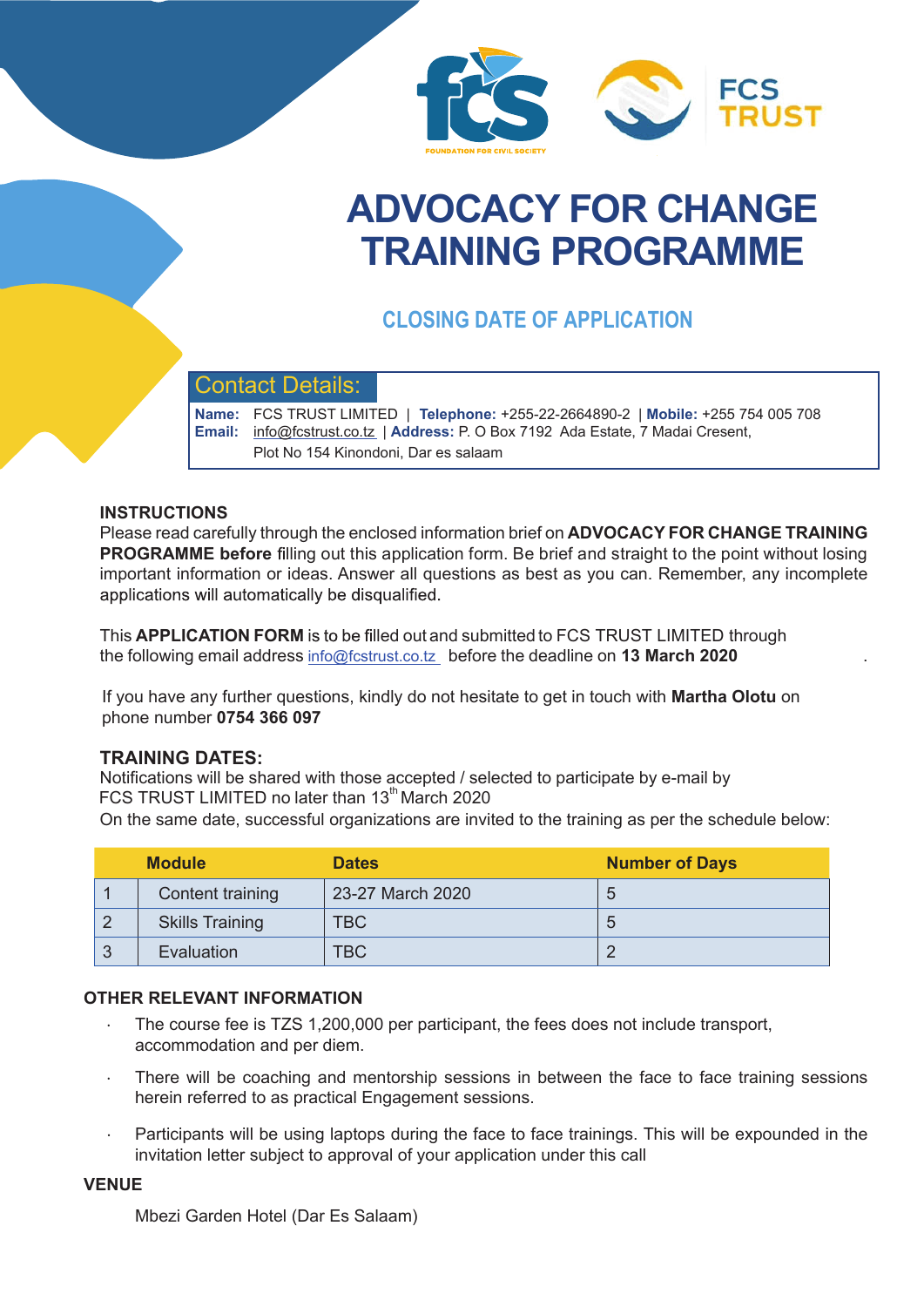## This part when filled out should not exceed two pages.

## **1. CONTACT INFORMATION OF APPLYING ORGANIZATION:**

| Name of your organization:                                                                         |  |
|----------------------------------------------------------------------------------------------------|--|
| Name Organization Lead and Designation<br>(e.g. Team Leader, CEO, Executive Director/<br>Manager): |  |

| Name of First Applicant:                 |  |
|------------------------------------------|--|
| Gender of the applicant (male / female): |  |
| Current position of Applicant:           |  |
| Phone:                                   |  |
| E-mail:                                  |  |
|                                          |  |

| Name of Second Applicant                 |  |
|------------------------------------------|--|
| Gender of the applicant (male / female): |  |
| Current position of Applicant:           |  |
| Phone:                                   |  |
| E-mail:                                  |  |
| Address:                                 |  |
| Website (if applicable):                 |  |

### **2. ORGANIZATION PROFILE:**

| Kindly mark (*)<br>where appropriate: |  | <b>Registration Details:</b>                                         |               |  |  |
|---------------------------------------|--|----------------------------------------------------------------------|---------------|--|--|
| Non-governmental                      |  | <b>Registration Date</b><br>(month, year):                           |               |  |  |
| Non-partisan                          |  | <b>Type of registration</b><br>Kindly mark (*) where<br>appropriate: |               |  |  |
| Not for-profit                        |  |                                                                      |               |  |  |
| Legally registered                    |  |                                                                      |               |  |  |
| Youth-led                             |  |                                                                      | <b>Others</b> |  |  |
| Disability focused                    |  |                                                                      |               |  |  |

## **3. COMMITMENT TO PARTICIPATE:**

| 3.1 | Is your organization (includes leadership)<br>willing to participate in a training and<br>coaching trajectory as outlined in the<br>enclosed information brief? |  |
|-----|-----------------------------------------------------------------------------------------------------------------------------------------------------------------|--|
| 3.2 | If yes above (elaborate on the main<br>reason/ motivation to participate)                                                                                       |  |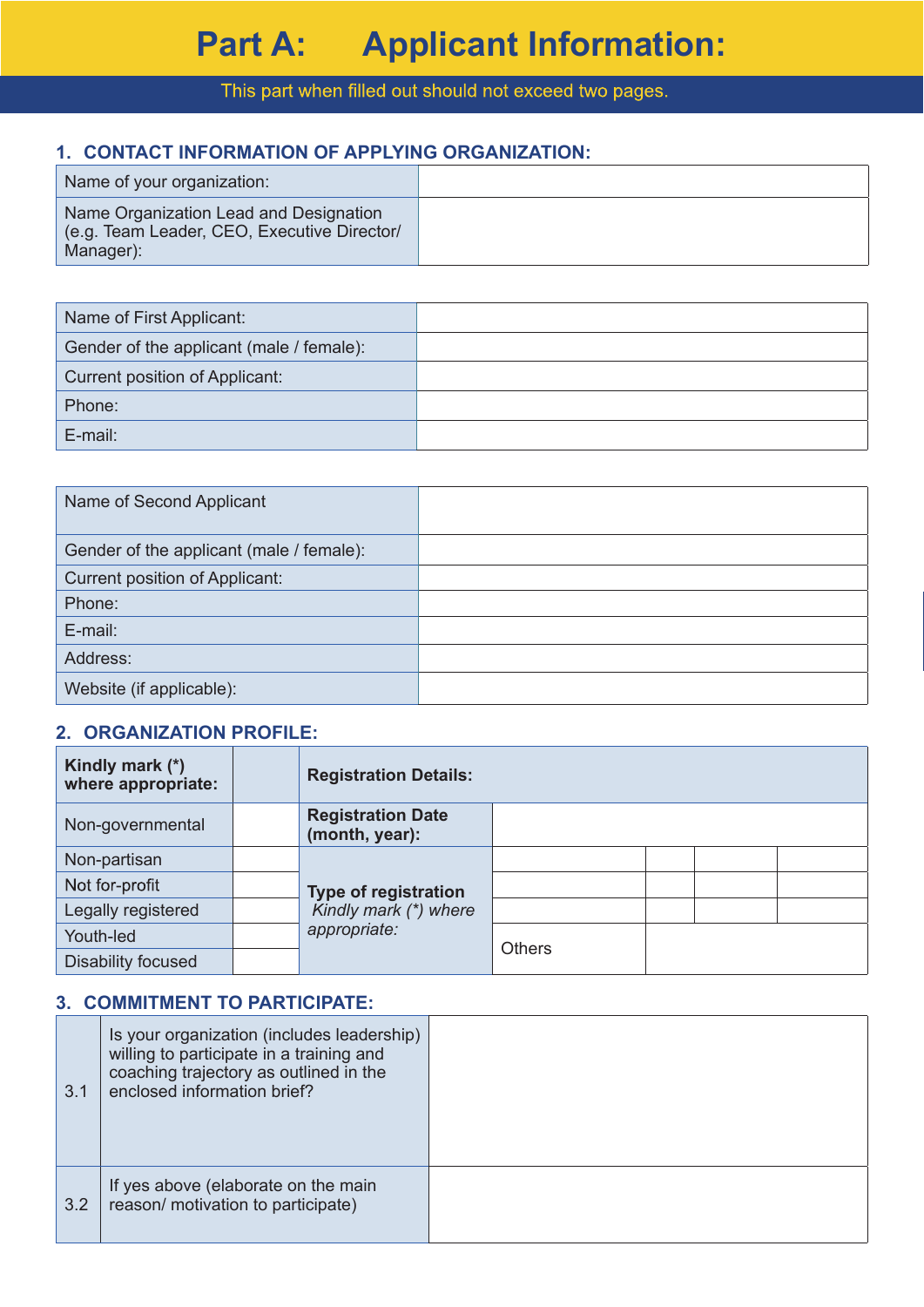| 3.3 | For the advocacy for change:<br>The training expects that you will<br>commit to work with your organization<br>for at least three months after the<br>training, to support your organization<br>in embedding claim making skills in its<br>strategy/systems and or programs. If so,<br>kindly share a signature endorsing this<br>statement. |  |  |
|-----|----------------------------------------------------------------------------------------------------------------------------------------------------------------------------------------------------------------------------------------------------------------------------------------------------------------------------------------------|--|--|
|-----|----------------------------------------------------------------------------------------------------------------------------------------------------------------------------------------------------------------------------------------------------------------------------------------------------------------------------------------------|--|--|

# **Part B: Training Needs Assessment:**

This section focuses on helping the trainers understand your entry skill level to the training and to ensure that the training is responsive to your needs. It is in no way meant to disqualify you from participating in the training. Therefore, if your organization has no prior experience in claim making/taking civic action – kindly state so within the necessary sections.

#### **4. ORGANIZATION'S TRAINING GOAL:**  4.1 Objective/Goal that you want to realize after participating in the proposed training? 4.2 What key skills would you like to have gained for the organization after training?

## **5. BRIEF DESCRIPTION OF THE ORGANIZATION'S EXPERIENCE IN CLAIM MAKING:**

| 5.1 | Briefly state the vision, mission<br>and description of your<br>organization objectives:                                                            |  |
|-----|-----------------------------------------------------------------------------------------------------------------------------------------------------|--|
| 5.2 | What are your key intervention<br>areas (i.e. Water, health,<br>sanitation etc.)<br>Elaborate concisely in bullets<br>points.                       |  |
| 5.3 | Have you ever implemented a<br>project that sought to mobilize<br>support/undertake claim<br>making/civic action <sup>1</sup> .<br>Expound briefly. |  |
| 5.4 | In relation to 3.3, what were two<br>of your main achievements if<br>any?                                                                           |  |